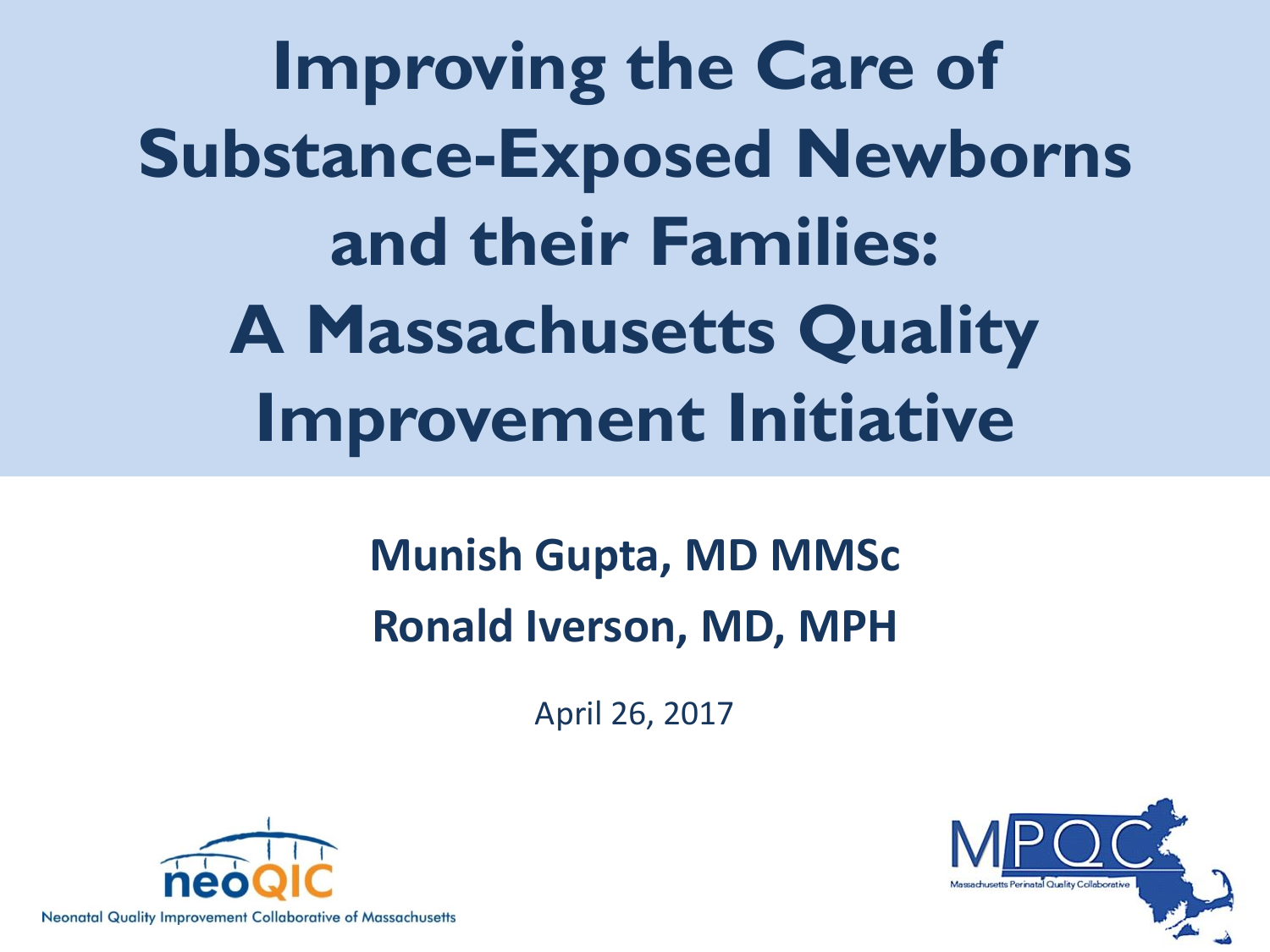## **Outline for today**

- Update on NeoQIC-MPQC SEN Initiative
	- Munish and Ron
- Webinar 3 of NICHQ Quality Improvement Series!

– Connie Cowley, DNP, RN, CPHQ, NE-BC

![](_page_1_Picture_5.jpeg)

![](_page_1_Picture_6.jpeg)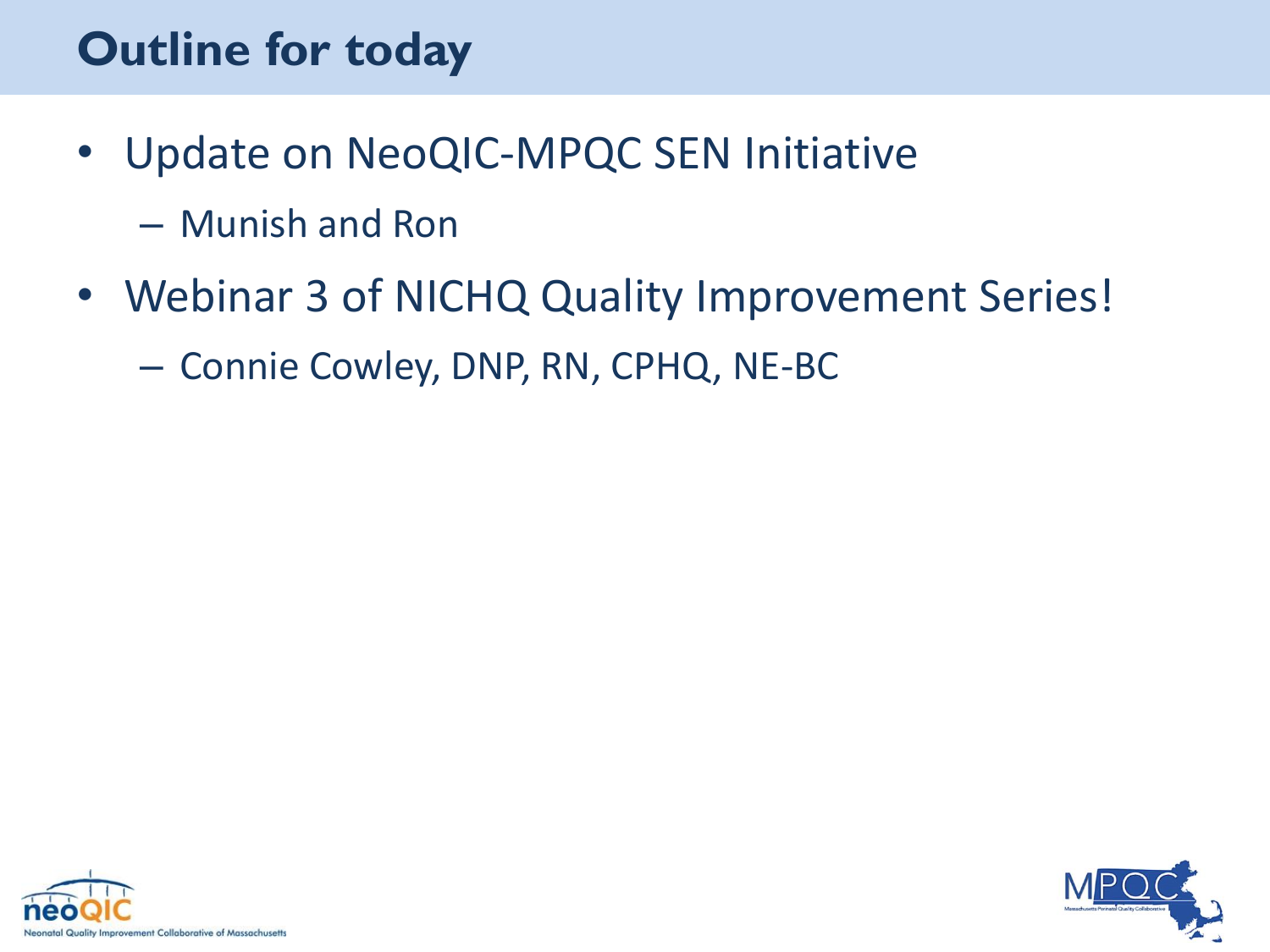## **Ongoing Efforts at State Level**

- Interagency Task Force on Newborns with Neonatal Abstinence Syndrome
- [http://www.mass.gov/eohhs/gov/commissions-and](http://www.mass.gov/eohhs/gov/commissions-and-initiatives/task-force-on-newborns-with-nas/final-reports.html)[initiatives/task-force-on-newborns-with-nas/final](http://www.mass.gov/eohhs/gov/commissions-and-initiatives/task-force-on-newborns-with-nas/final-reports.html)[reports.html](http://www.mass.gov/eohhs/gov/commissions-and-initiatives/task-force-on-newborns-with-nas/final-reports.html)

![](_page_2_Picture_3.jpeg)

![](_page_2_Picture_4.jpeg)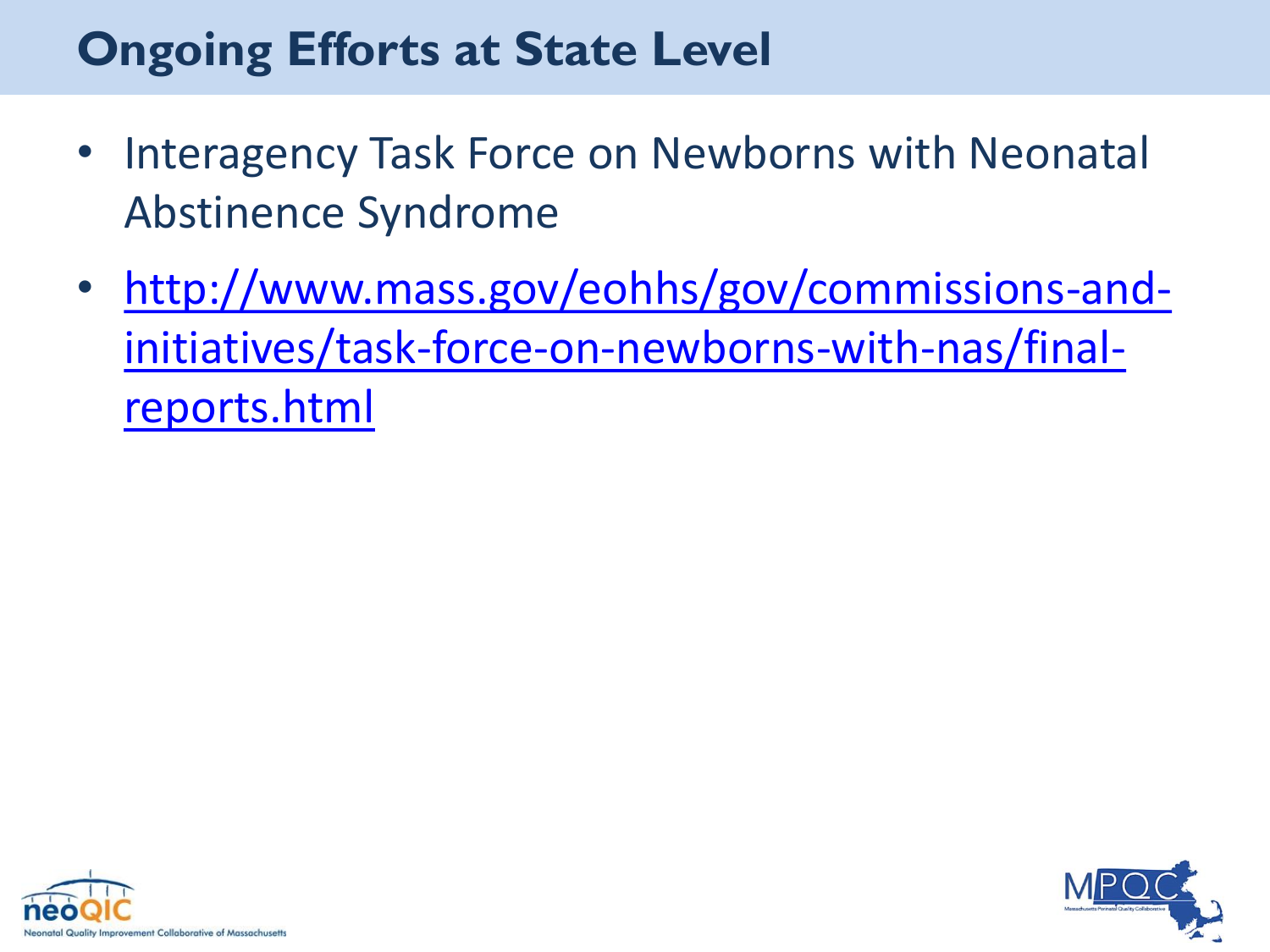## **Commonwealth of Massachusetts**

![](_page_3_Picture_1.jpeg)

### Interagency Task Force on Newborns with Neonatal Abstinence Syndrome

*State plan for the coordination of care and services for newborns with neonatal abstinence syndrome and substance-exposed newbo*rns

 **March 17, 2017**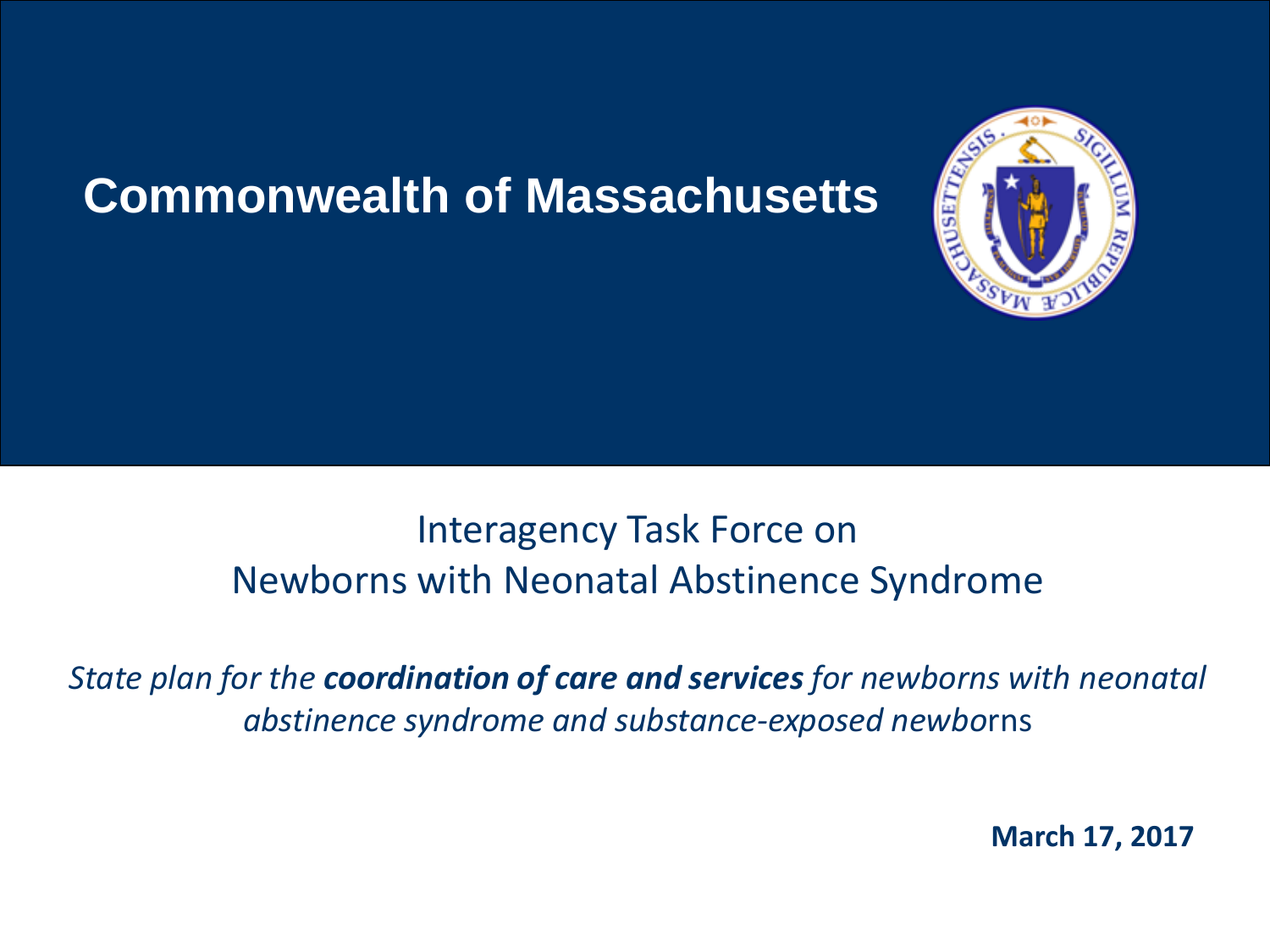![](_page_4_Picture_0.jpeg)

![](_page_4_Picture_2.jpeg)

#### **Five-Point Intervention Framework\***

- **1. Pre-pregnancy:** During this time, interventions can include promoting awareness among women of child-bearing age and their family members of the effects that prenatal substance use can have on infants.
- **2. Prenatal:** During this time, health care providers have the opportunity to screen pregnant women for substance use as part of routine prenatal care and to make referrals that facilitate access to treatment and related services for the women who need these services.
- **3. Birth:** Interventions during this time include health care providers testing newborns for prenatal substance exposure at the time of delivery.
- **4. Neonatal:** During this time, health care providers can conduct a developmental assessment of the newborn and ensure access to services for the newborn as well as the family.
- **5. Postnatal** (Throughout childhood and adolescence): During this time, interventions include the ongoing provision of coordinated services for both child and family.

<sup>5</sup> *\*A Collaborative Approach to the Treatment of Pregnant Women With Opioid Use Disorders: Practice and Policy Considerations for Child Welfare, Collaborating Medical, and Service Providers published by the U.S. Department of Health and Human Services, Substance Abuse and Mental Health Services Administration*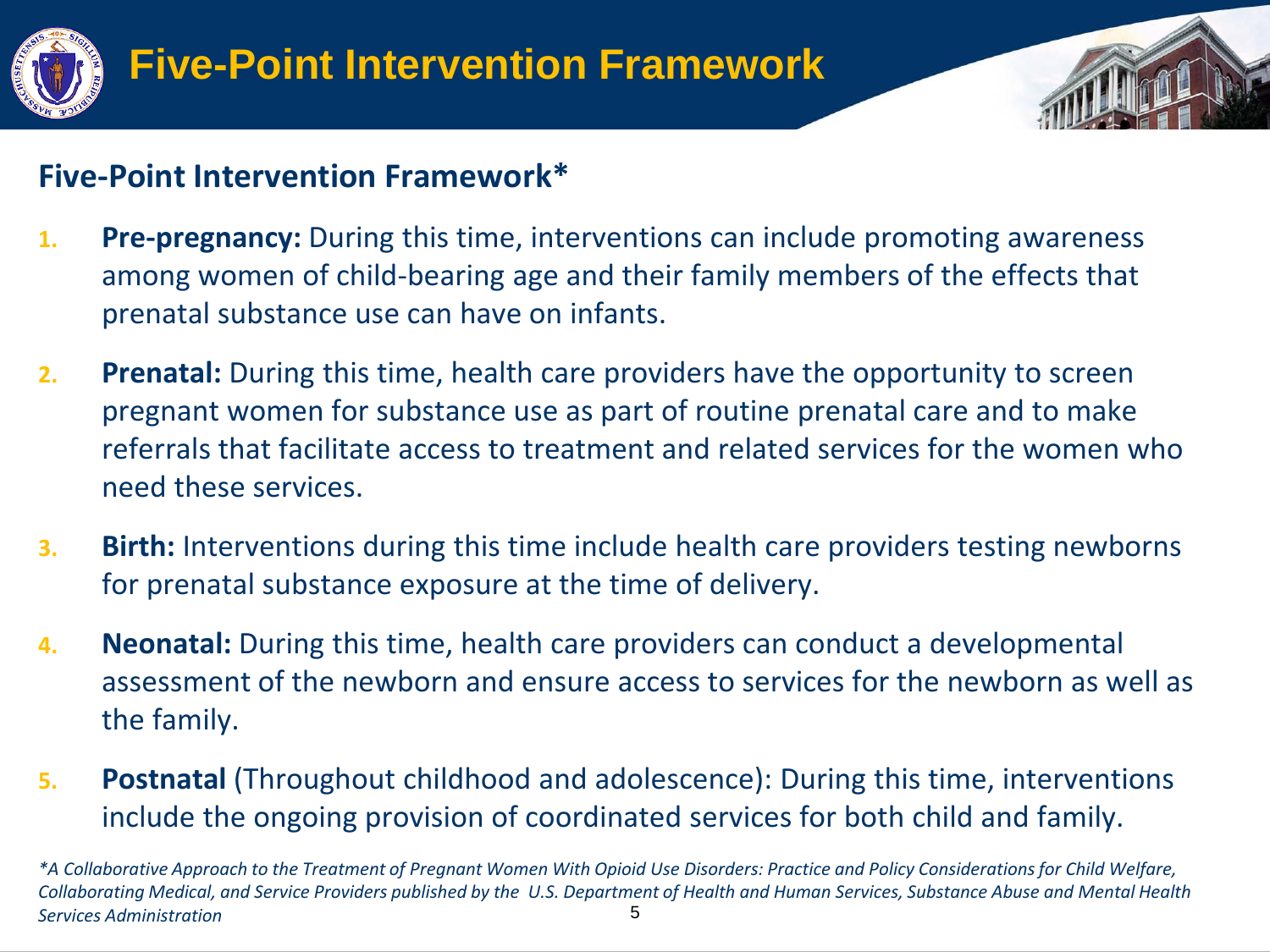![](_page_5_Picture_0.jpeg)

## *Overarching Gaps: Birth/ Neonatal Stage*

![](_page_5_Picture_2.jpeg)

#### **7. Inconsistent education for patients and families**

- *Lack of public education about the impact of SUD on pregnancy and infancy*
- *Inconsistent pre-pregnancy and prenatal education for patients suffering from SUD about what will happen during pregnancy, at birth, and beyond*

#### **8. Inconsistent education about and access to birth control**

- *Inconsistent education about birth control (pre-pregnancy, prenatally, at birth, and postnatally)*
- *Inconsistent access to effective birth control*

#### **9. Inconsistent practices for screening, assessing and reporting newborns with NAS/SEN**

- *No standardized protocol for testing infants*
- *No standardized shared definition of NAS/SEN or protocol for diagnosing NAS/SEN*
- *Inconsistent practices with regard to reporting to DCF*

#### **10. Inconsistent treatment/support in the hospital**

- *Inconsistent approach to mother-infant bonding*
- *Inconsistent in-hospital treatment, education, and support services specifically tailored to SUD and NAS/SEN*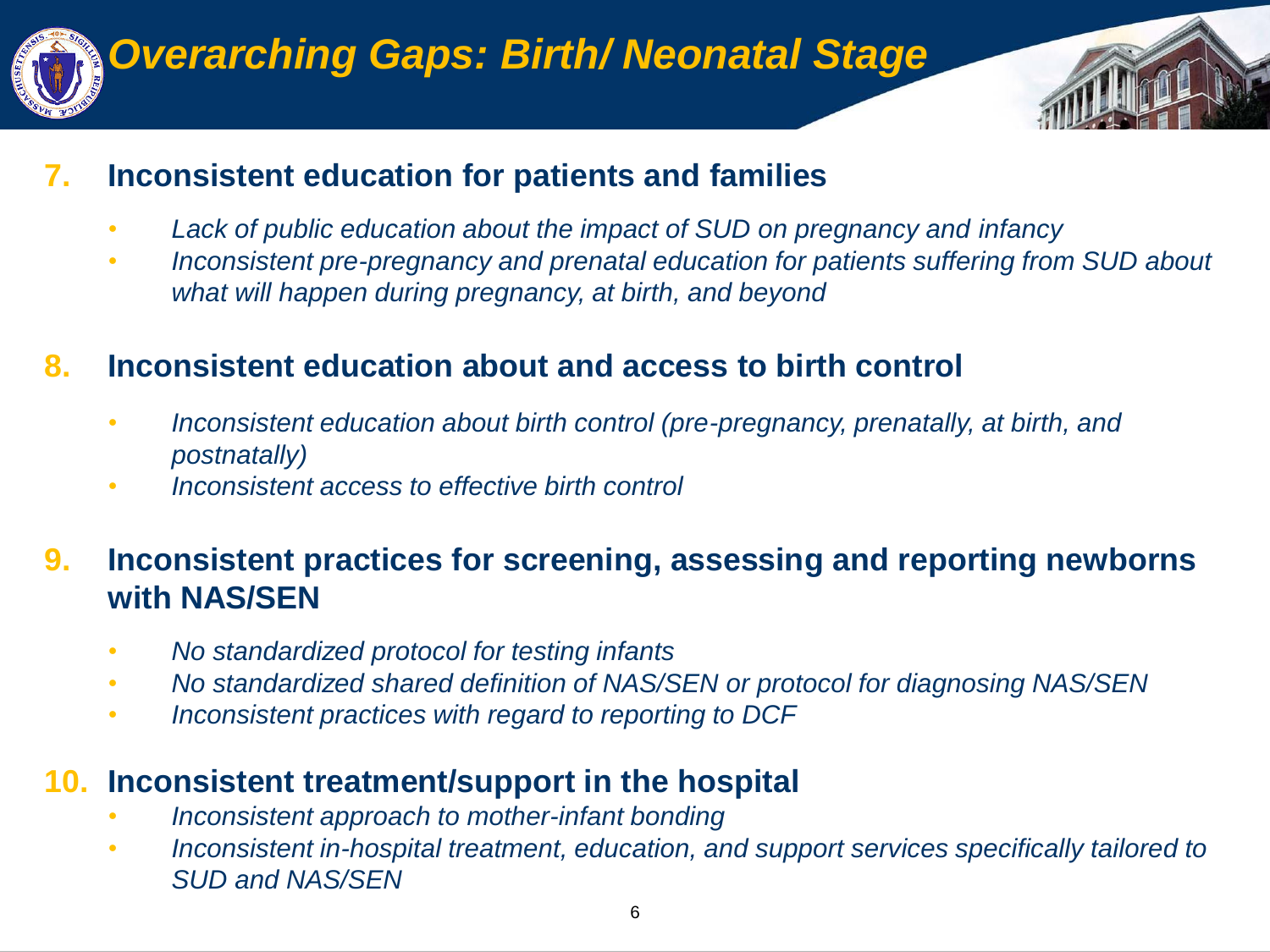# *Data Collection/ Quality Improvement*

#### **Gap #1: Lack of centralized data collection across intervention stages**

![](_page_6_Figure_2.jpeg)

**Current State-Level Initiatives\***: Neonatal Quality Improvement Collaborative (NeoQIC) NAS project; Health Policy Commission's Mother and Infant Focused NAS Interventions; Chapter 55 **Initiative** 

\*Full list of "Current State-Level Initiatives" can be found in Supplemental Report Materials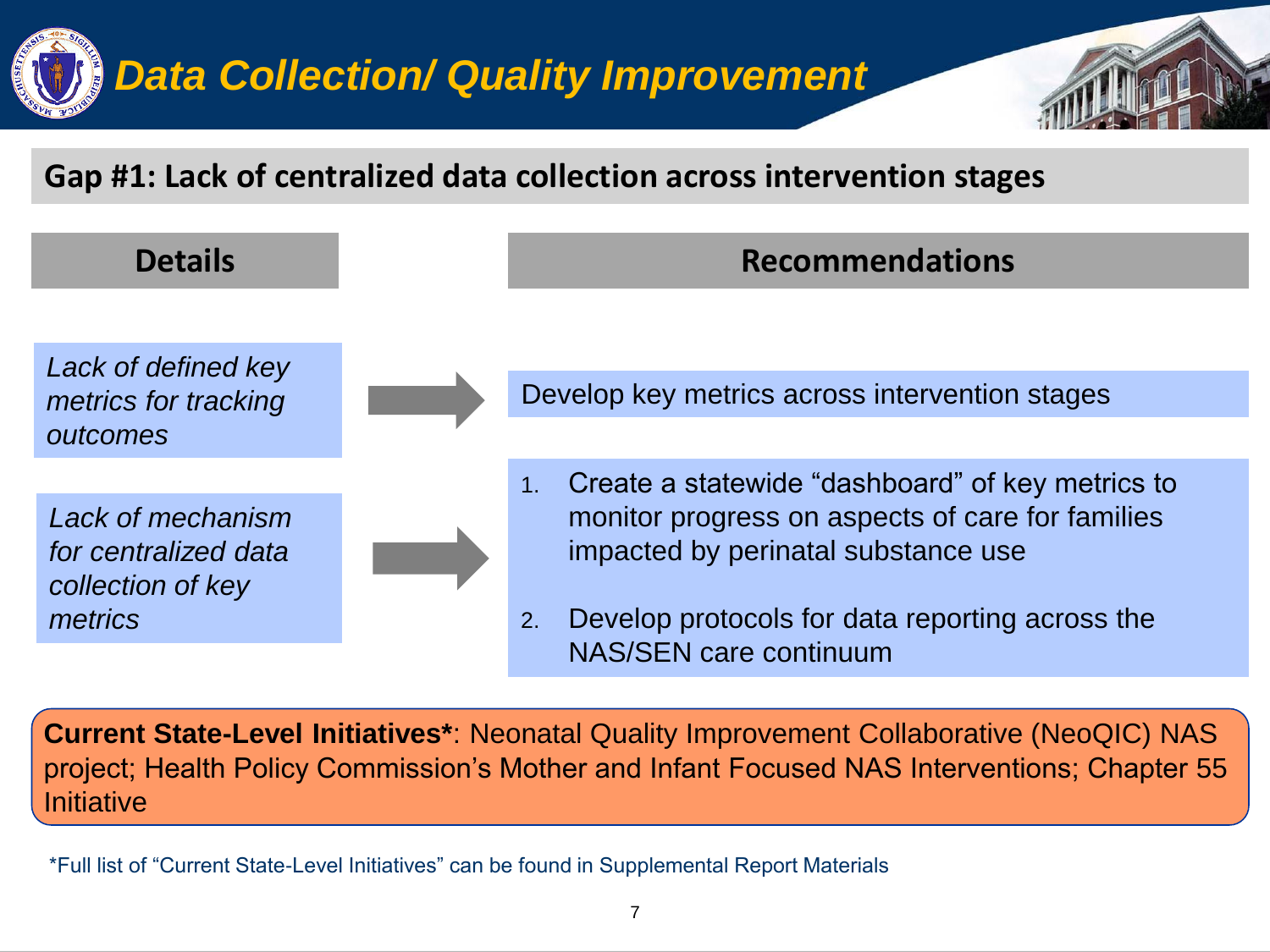![](_page_7_Picture_0.jpeg)

#### **Gap #8: Inconsistent education about and access to birth control**

![](_page_7_Figure_2.jpeg)

- 1. Train SUD providers to educate pre-pregnant and pregnant women about birth control
- 2. Encourage patient education about contraception at preconception and postpartum periods (as well as prenatally as part of birth plan)

*Inconsistent access to effective birth control* 

![](_page_7_Picture_7.jpeg)

- 1. Preserve access to effective birth control without a co-pay
- 2. Ensure long-acting birth control is available and fully reimbursable both immediately post-partum in the hospital and in the outpatient office setting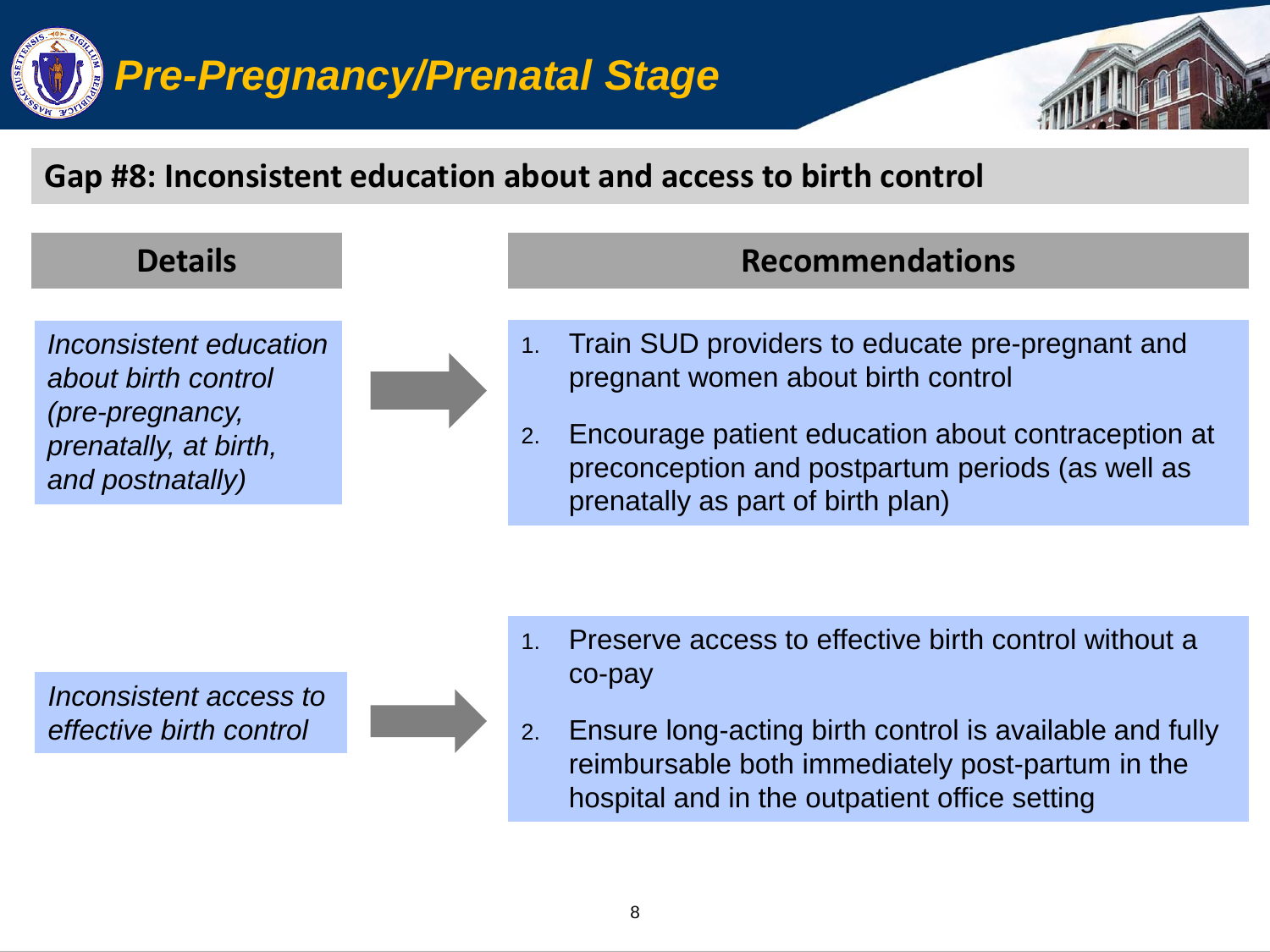![](_page_8_Picture_0.jpeg)

#### **Gap #9: Inconsistent practices for screening, assessing and reporting newborns with NAS/SEN**

#### **Details CONSIDERENT CONSIDERED PROPERTY Recommendations**

*Inconsistent practices with regard to reporting to DCF*

![](_page_8_Figure_5.jpeg)

2. Work with health care providers to establish protocols and guidance for communication including additional training for reporting to DCF, when reporting is appropriate and what information should be provided from the outset

**Current State-Level Initiatives**: DCF Intake Policy, DCF Guidance on 51A Reports Regarding Substance-Exposed Newborns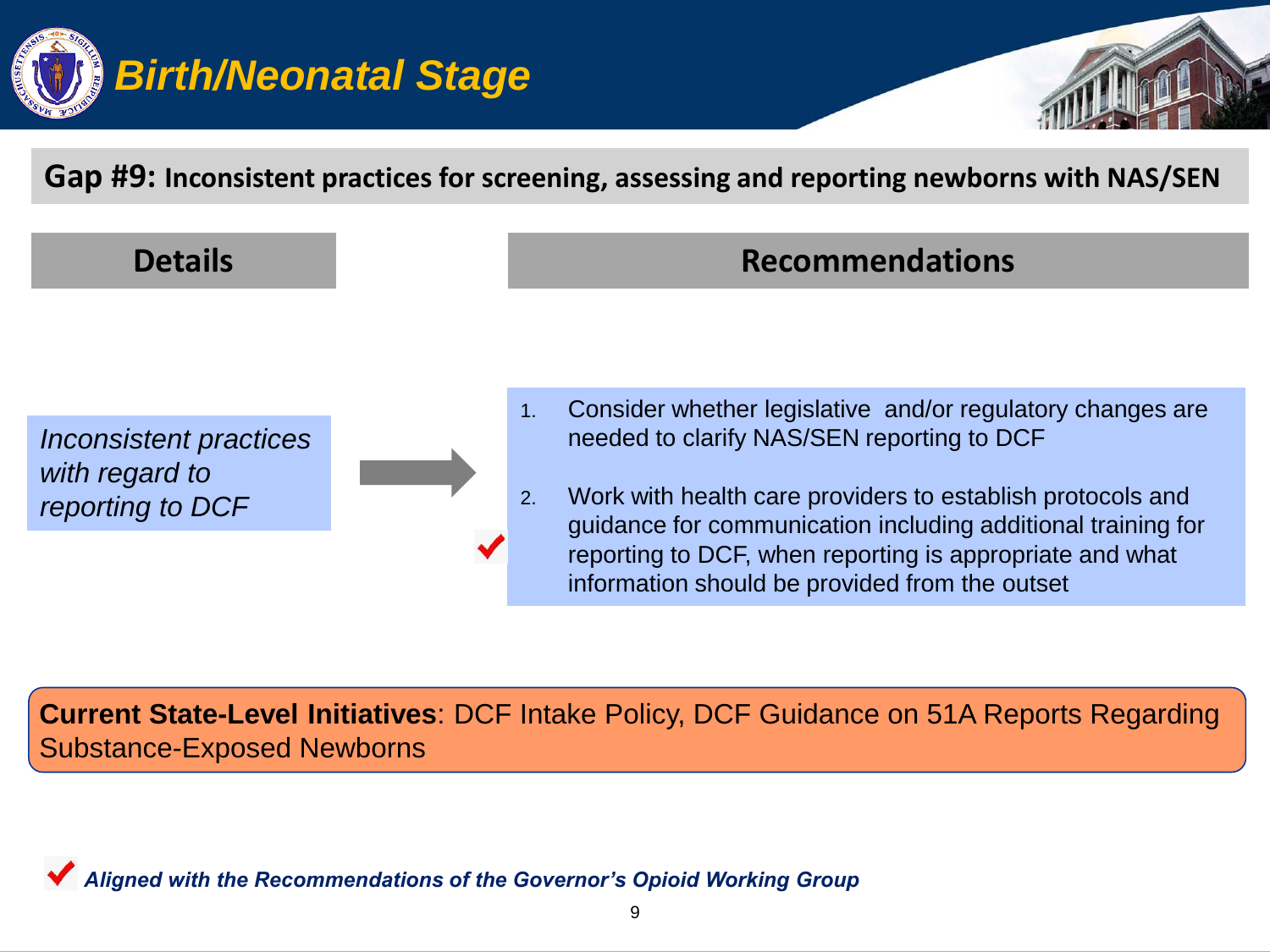![](_page_9_Picture_0.jpeg)

![](_page_9_Figure_1.jpeg)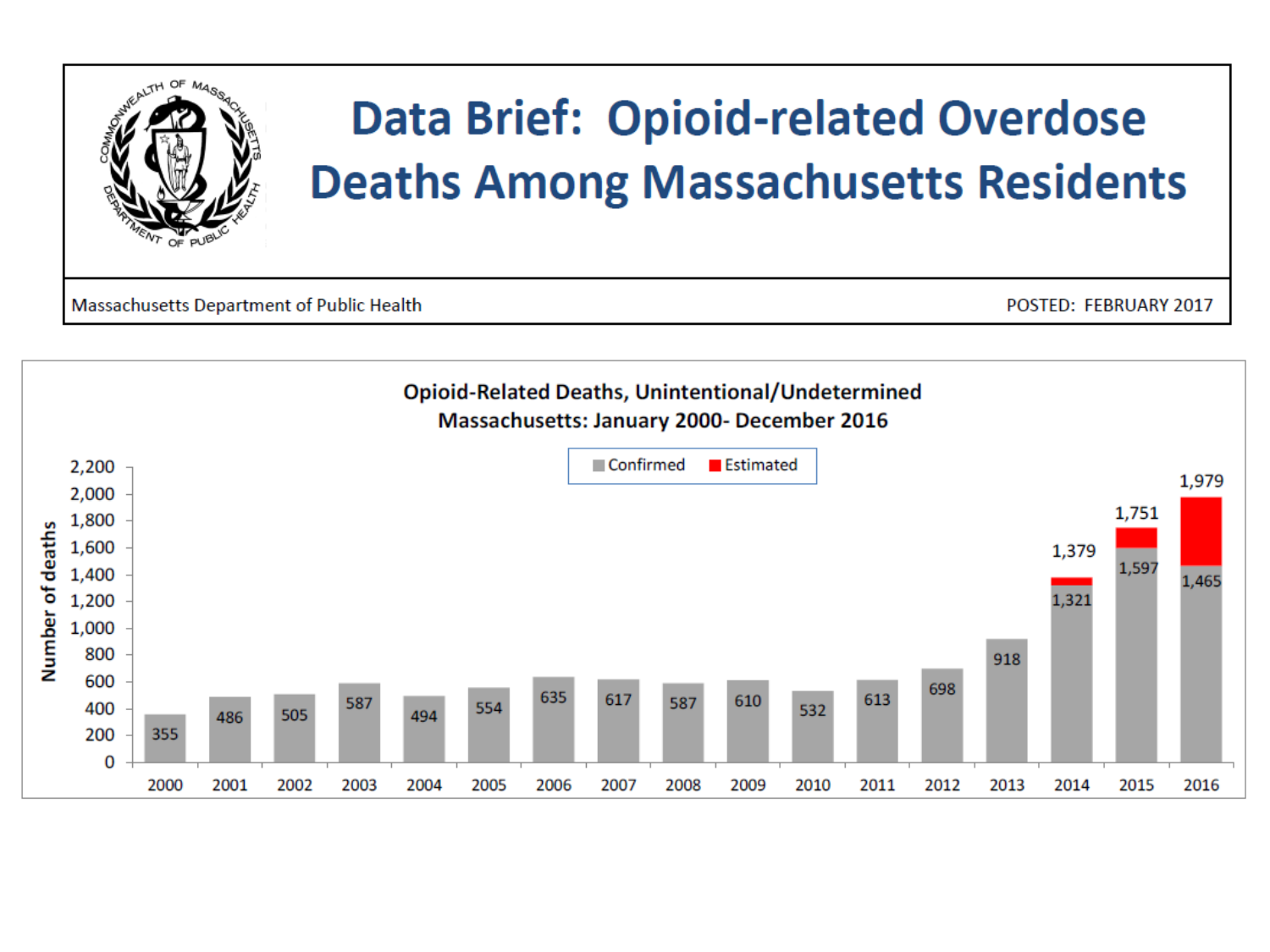## **Project Timeline**

![](_page_10_Figure_1.jpeg)

![](_page_10_Picture_2.jpeg)

![](_page_10_Picture_3.jpeg)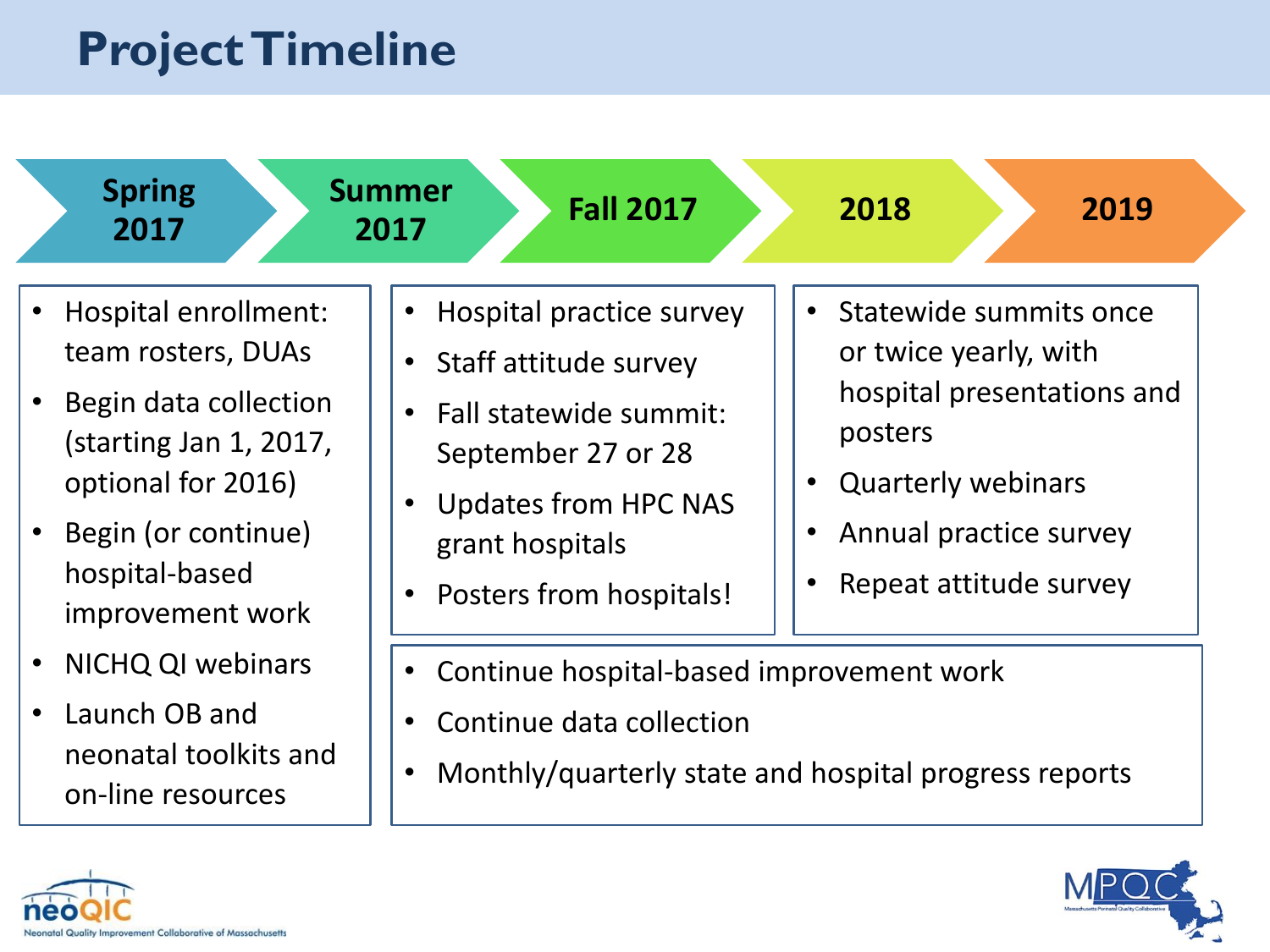## **Data!**

- Measurement core part of this initiative
- Shared database using REDCap at BIDMC
- Standard data form of key measures (can be revised)
- Denominator: all infants at risk for NAS due to opioid exposure during pregnancy
- Data collected from January 1, 2017 onward, also can collect 2016 data as baseline
- Need to complete Data Use Agreement (DUA), recommend having IRB review (should be limited)
- Regular hospital-specific progress reports

![](_page_11_Picture_8.jpeg)

![](_page_11_Picture_9.jpeg)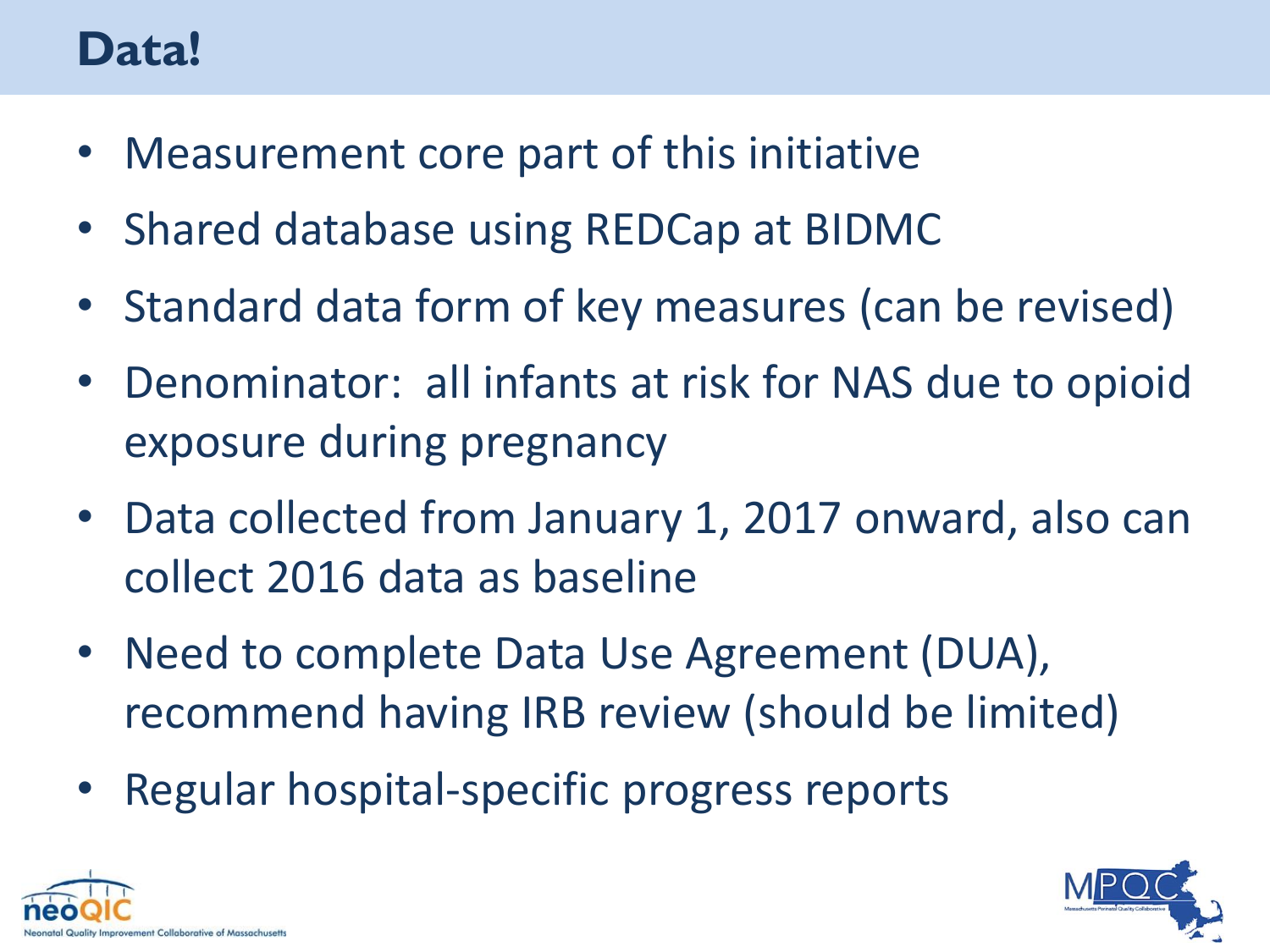## **Quality Improvement**

- Each team encouraged to pursue local quality improvement project as part of this initiative
- Multidisciplinary improvement team
- Ideally, have one OB goal and one neonatal goal
- Quality improvement webinar series by NICHQ
	- *For teams ready to launch a short-term improvement initiative over next few months, series can take you through the steps of the improvement model*
	- *For teams not yet ready to begin improvement work, or for teams engaged in longer-term improvement work, series can provide important QI education for team members*

![](_page_12_Picture_7.jpeg)

![](_page_12_Picture_8.jpeg)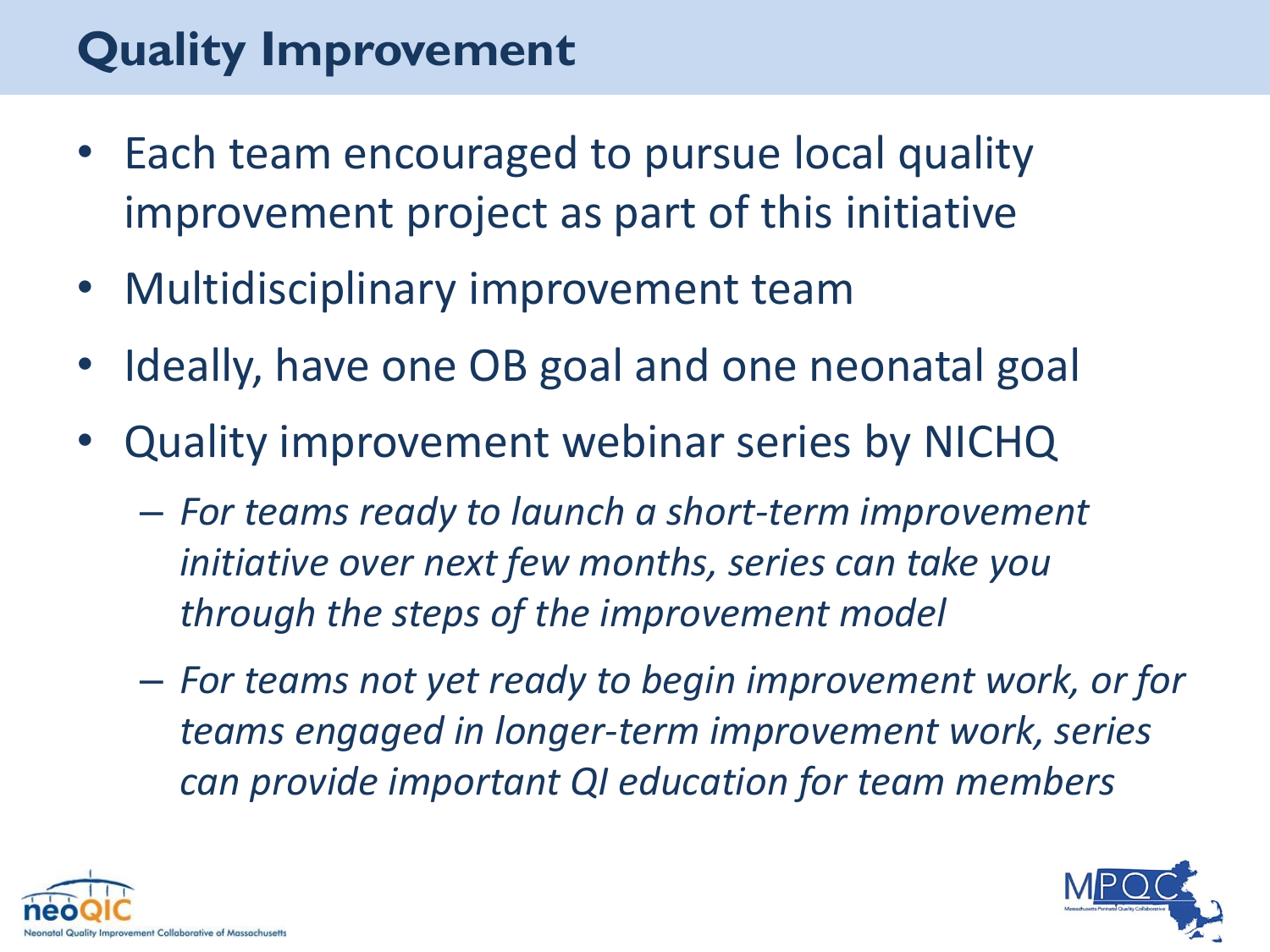## **Next Steps for Hospital Teams**

- Identify team leads
- Complete team rosters (multidisciplinary, Neo & OB)
- Identify short-term and long-term improvement goals for your hospital
- Complete DUA (+/- IRB review)
- Begin data collection/submission to REDCap
- Start preparing for September summit! (i.e. – finish at least one PDSA by then!)

![](_page_13_Picture_7.jpeg)

![](_page_13_Picture_8.jpeg)